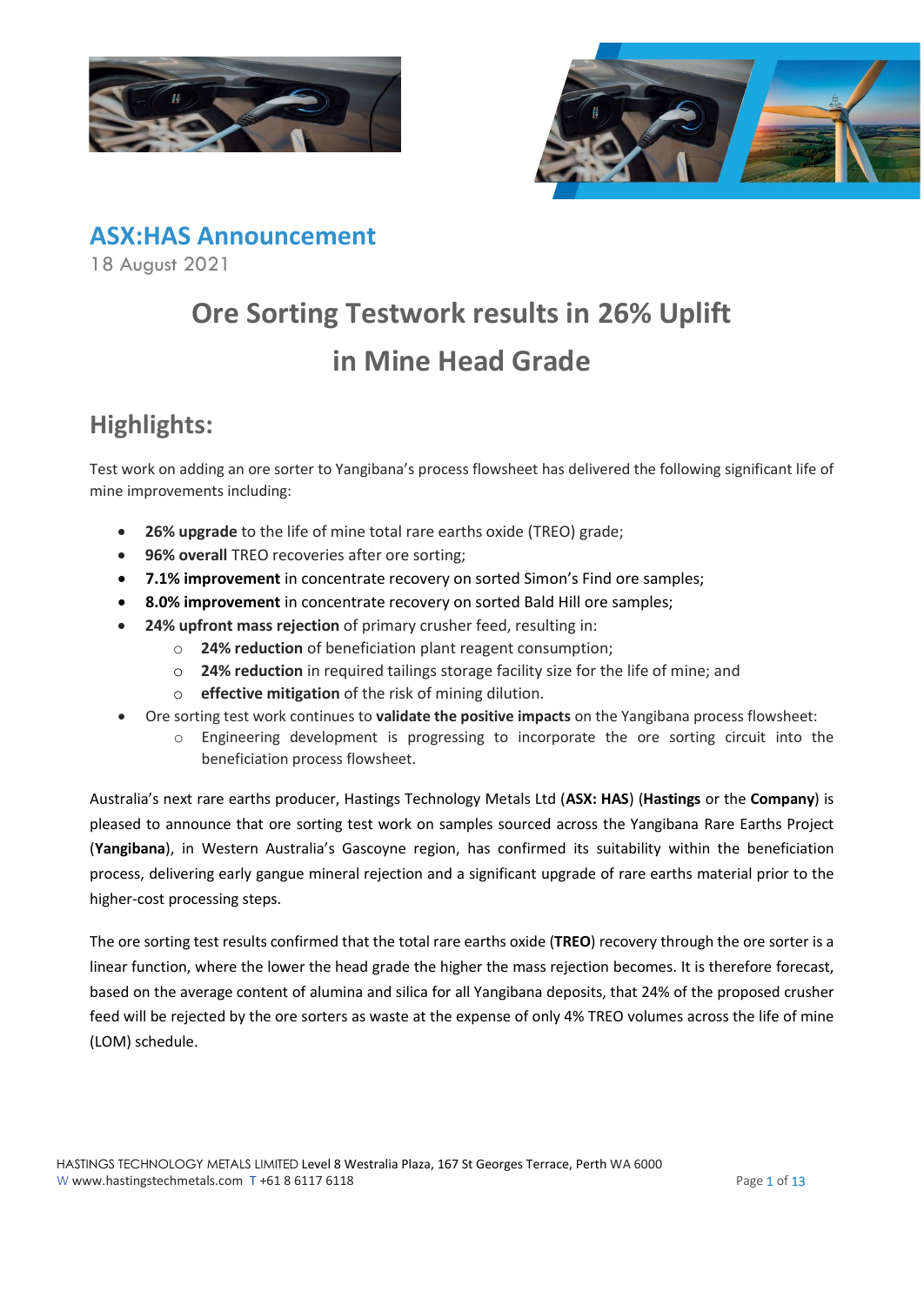

The variability test work program was completed testing 12 samples from across the Yangibana deposits. The performance of the ore sorters is closely linked to head grade, resulting in LOM mass rejection of 24% with a corresponding increase in average grade of TREO content of 26%.

**Commenting on the ore sorter test work, Hastings Technology Metals Chief Operating Officer Andrew Reid said:**

*"These results are enormously satisfying and exceeded all our expectations – the introduction of ore sorting has removed waste or very low-grade material to deliver a significant overall improvement in the mine head grade that will be put through the more advanced stages of Yangibana's process flow sheet.*

*"This, in turn, has the potential to reduce Yangibana's processing operating costs and further enhance the value of the industry high levels of neodymium and praseodymium (NdPr) contained in our ore bodies.*

*"Importantly, the rejection of the waste or very low-grade material at the front end of the process has had almost no impact on Yangibana's LOM, underpinning the potential win-win of adding the ore sorter to the overall process flow sheet.*

*"Hastings will now progress the detailed design for an ore sorting system that can process 100% of Yangibana's LOM mine feed material."*

Initial bulk test work was completed in 2019 (see ASX announcement dated 25 November 2019 *[Bulk Ore Sorting](https://cdn-api.markitdigital.com/apiman-gateway/ASX/asx-research/1.0/file/2924-02177033-6A956411?access_token=83ff96335c2d45a094df02a206a39ff4)  [Trial Shows Outstanding Results](https://cdn-api.markitdigital.com/apiman-gateway/ASX/asx-research/1.0/file/2924-02177033-6A956411?access_token=83ff96335c2d45a094df02a206a39ff4)*). This test work program assessed various sorting sensors on small-scale samples and optimisation of the set-up for the XRT sensors on a bulk sample.

A more extensive ore sorting variability test program has now been completed on drill core obtained from the proposed pit areas of Bald Hill, Simon's Find, Frasers, Yangibana, Yangibana North-West and Auer. The drill core samples were crushed, screened and sorted using an XRT ore sorter. The sorted samples and their corresponding unsorted samples were then tested in separate batch flotation bench tests at ALS laboratories in Perth. A total of 12 samples was tested through the sorting and flotation phase. In addition, two sets of composite samples were tested through the flotation stages of the process flow sheet.

Flotation results on the 12 samples confirmed that the sum of the sorted samples made a rare earths concentrate 7% higher in  $Nd_2O_3+Pr_6O_{11}$  recovery and 1% higher in  $Nd_2O_3+Pr_6O_{11}$  grade compared with the sum of the corresponding unsorted samples.

Four composite samples (two sorted; two unsorted) were made from the sorted and their corresponding unsorted samples to simulate a blended crusher feed stock from Simon's Find and a blended crusher feed stock from Bald Hill. Compared with unsorted composite samples, the sorted samples delivered a much higher  $Nd_2O_3+Pr_6O_{11}$ recovery (Table 1 and Table 2).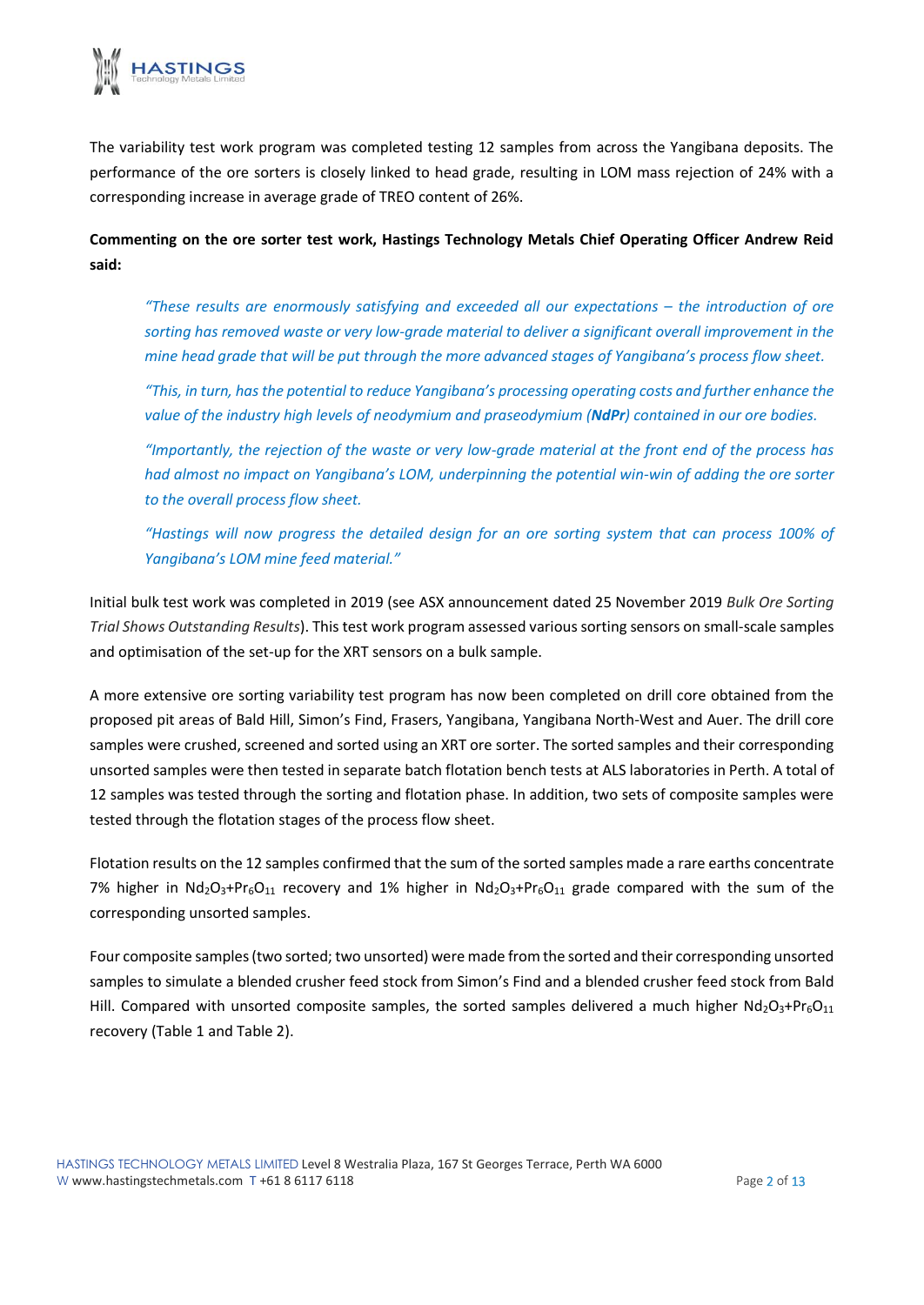

#### Table 1: Flotation Performance of Simon's Find Composite Sample - Sorted vs Unsorted

| <b>Samples</b>                               | <b>Nd Recovery</b> | <b>Nd Grade</b> |
|----------------------------------------------|--------------------|-----------------|
| Ore Sorting Variability Composite - Unsorted | 82.10%             | 7.10%           |
| Ore Sorting Variability Composite – Sorted   | 89.20%             | 7.70%           |

#### Table 2: Flotation Performance of Ball Hill Composite Sample - Sorted vs Unsorted

| <b>Samples</b>                               | <b>Nd Recovery</b> | <b>Nd Grade</b> |
|----------------------------------------------|--------------------|-----------------|
| Ore Sorting Variability Composite - Unsorted | 83.2%              | 6.7%            |
| Ore Sorting Variability Composite - Sorted   | 91.2%              | 6.3%            |

The results of the ore sorting variability test work demonstrate that the ore sorter excels at both creating highgrade products for this material as well as maintaining high recoveries with significant mass reduction, relative to the amount of non-ironstone dilution included in the feed sample.



Figure 1: Conceptual initial engineering design of crushing, screening and ore sorting circuit, viewing westwards 1: Primary crusher. 2: Waste stockpile. 3: Ore sorting plant. 4: Screening plant. 5: Secondary crushing plant.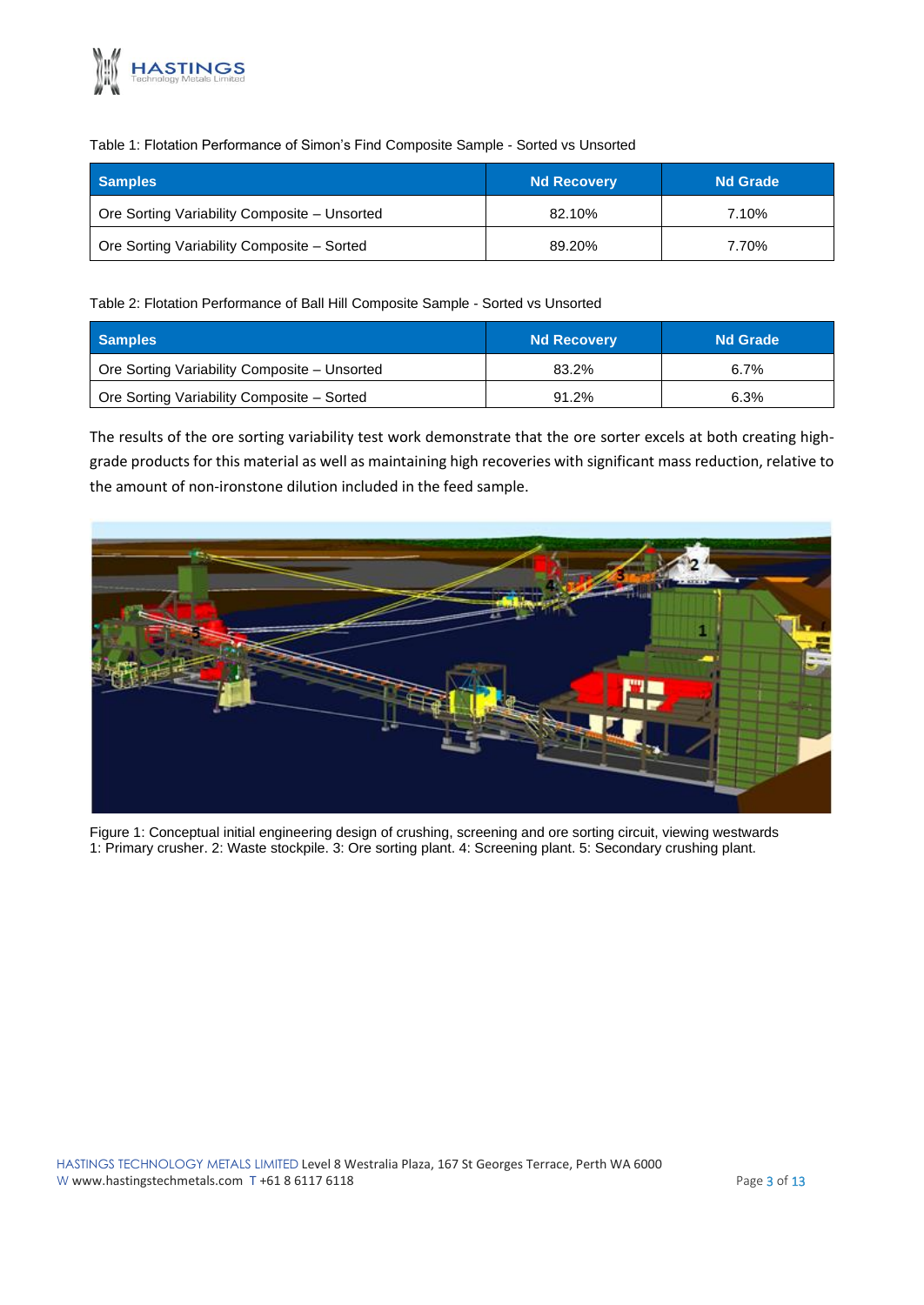



Figure 2: Conceptual initial engineering design of crushing, screening and ore sorting circuit, viewing northwards 1: Fine ore bin. 2: Waste stockpile. 3: Ore sorting plant. 4: Screening plant. 5: Secondary crushing plant.

| Sample         | <b>Crusher</b><br>feed<br>mass<br>(kg) | <b>Crusher</b><br>feed<br>grade<br><b>TREO</b><br>(%) | <b>Waste</b><br>rejected<br>mass<br>percent | <b>Waste</b><br>grade<br><b>TREO</b><br>(%) | Mill<br>feed<br>grade<br><b>TREO</b><br>(%) | <b>TREO</b><br>recovery |
|----------------|----------------------------------------|-------------------------------------------------------|---------------------------------------------|---------------------------------------------|---------------------------------------------|-------------------------|
| <b>AUDD259</b> | 136.3                                  | 1.03                                                  | 30%                                         | 0.11                                        | 1.42                                        | 96.90%                  |
| BHDD528        | 125.7                                  | 0.77                                                  | 13%                                         | 0.16                                        | 0.86                                        | 97.30%                  |
| BHDD529        | 84.7                                   | 1.24                                                  | 24%                                         | 0.21                                        | 1.61                                        | 95.90%                  |
| BHDD530        | 18.1                                   | 1.38                                                  | 41%                                         | 0.31                                        | 2.1                                         | 90.90%                  |
| BHDD531        | 228.2                                  | 0.5                                                   | 45%                                         | 0.08                                        | 0.86                                        | 93.20%                  |
| <b>FRDD259</b> | 46.7                                   | 0.51                                                  | 26%                                         | 0.33                                        | 0.58                                        | 83.30%                  |
| <b>FRDD260</b> | 72                                     | 0.27                                                  | 39%                                         | 0.08                                        | 0.38                                        | 88.00%                  |
| <b>SFDD195</b> | 242.4                                  | 0.61                                                  | 36%                                         | 0.11                                        | 0.89                                        | 93.40%                  |
| SFDD196        | 121.3                                  | 0.79                                                  | 32%                                         | 0.35                                        | $\mathbf{1}$                                | 85.80%                  |
| SFDD198        | 70.3                                   | 0.38                                                  | 34%                                         | 0.17                                        | 0.49                                        | 84.40%                  |
| YWDD079        | 165.7                                  | 1.19                                                  | 46%                                         | 0.14                                        | 2.11                                        | 94.60%                  |
| YADD166        | 80.3                                   | 0.4                                                   | 61%                                         | 0.18                                        | 0.74                                        | 72.90%                  |

Table 3: Variability test hole ID's, TREO grades, waste rejection percentages and TREO recoveries.

This announcement has been approved by the Board for release to the ASX.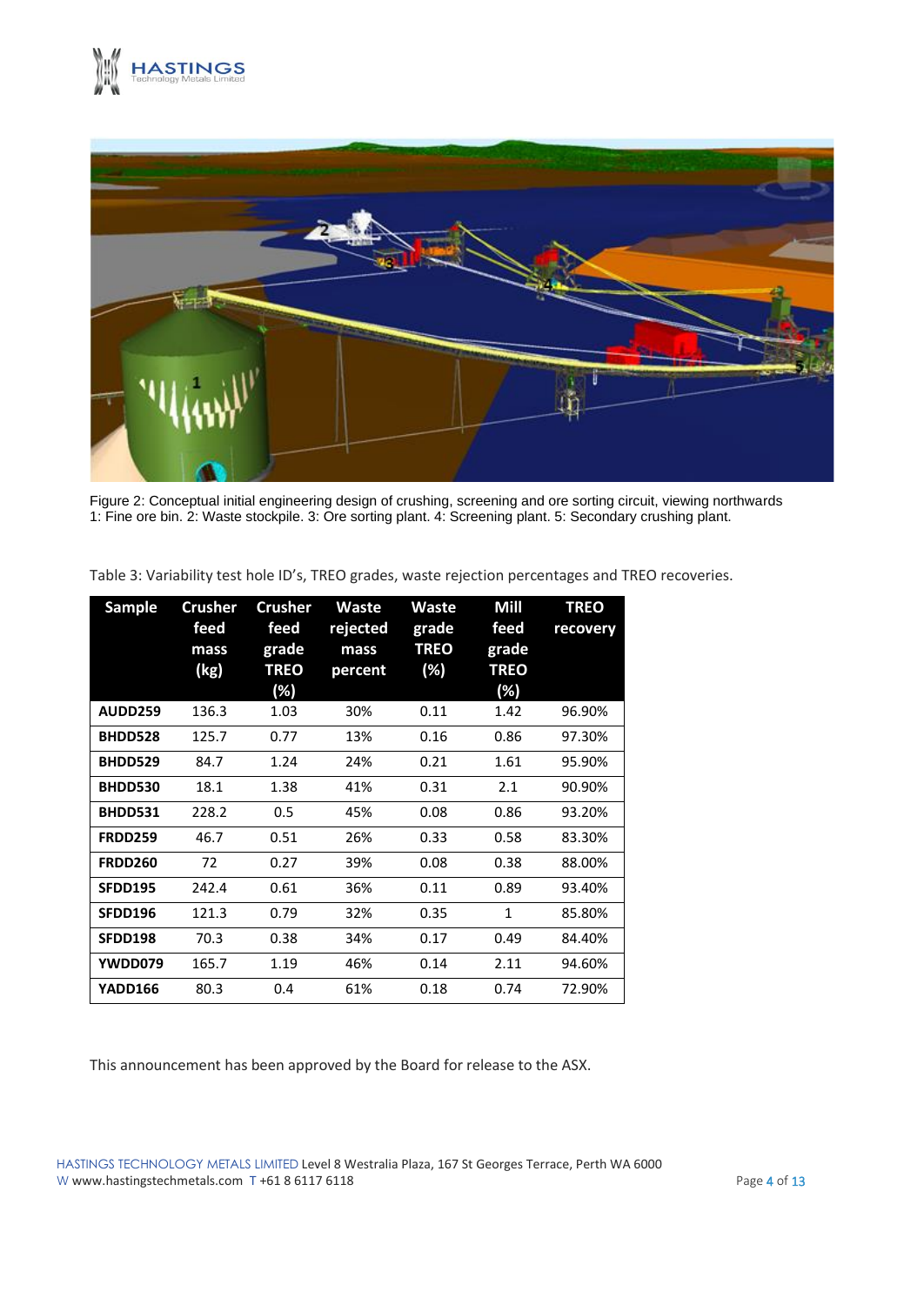

#### **For further information, please contact:**

*Charles Lew Executive Chairman* +65 6220 9220

*Matthew Allen Chief Financial Officer* +61 8 6117 8634

*Andrew Reid Chief Operating Officer* +61 8 6117 8621

#### **For media and investor queries, please contact:**

*Peter Klinger Cannings Purple* +61 411 251 540 [pklinger@canningspurple.com.au](mailto:pklinger@canningspurple.com.au) *Peter Kermode Cannings Purple* +61 411 209 459 [pkermode@canningspurple.com.au](mailto:pkermode@canningspurple.com.au)

#### **About Hastings Technology Metals Limited**

Hastings Technology Metals Limited (ASX: HAS) is a Perth based rare earths company primed to become the world's next producer of neodymium and praseodymium concentrate (NdPr). NdPr are vital components used to manufacture permanent magnets used every day in advanced technology products ranging from electric vehicles to wind turbines, robotics, medical applications, digital devices, etc.

Hastings' flagship Yangibana project, in the Gascoyne region of Western Australia, contains one of the most highly valued NdPr deposits in the world with NdPr:TREO ratio of up to 52%. The site is permitted for long-life production and with offtake contracts signed and debt finance in advanced stage targeted for completion in 3Q2021. Construction is scheduled to start in mid-2021 ahead of first production in late 2023.

Hastings also owns the Brockman project, Australia's largest heavy rare earths deposit, near Halls Creek in the Kimberley. Brockman hosts a Mineral Resource hosting Total Rare Earths Oxides (TREO).

Hastings Mineral Resource and Reserve have been reported in compliance with the JORC code.

For further information on the Company and its projects visit [www.hastingstechmetals.com](http://www.hastingstechmetals.com/)

#### **Authorised for release**

For further information on the Company and its projects visit [www.hastingstechmetals.com](http://www.hastingstechmetals.com/)

#### **Competent Person Statements**

The scientific and technical information in this announcement and that relates to process metallurgy is based on information reviewed by Ms. Narelle Marriott (Principal Engineer – Beneficiation) and Mr. Zhaobing (Robin) Zhang (Process Engineering Manager) of Hastings Technology Metals Limited. Both Ms. Marriott and Mr. Zhang are members of the AusIMM. Each has sufficient experience relevant to the style of mineralisation and type of deposit under consideration and to the activity being undertaken to qualify as a Competent Person as defined by the JORC Code 2012. Both Ms. Marriott and Mr. Zhang own shares in the company and participate in the company employee share plan. Ms. Marriott and Mr. Zhang consent to the inclusion in this announcement of the matters members of the AuslMM. Each has sufficient experience relevant to the under consideration and to the activity being undertaken to qualify as a Code 2012. Both Ms. Marriott and Mr. Zhang own shares in the comployee share pl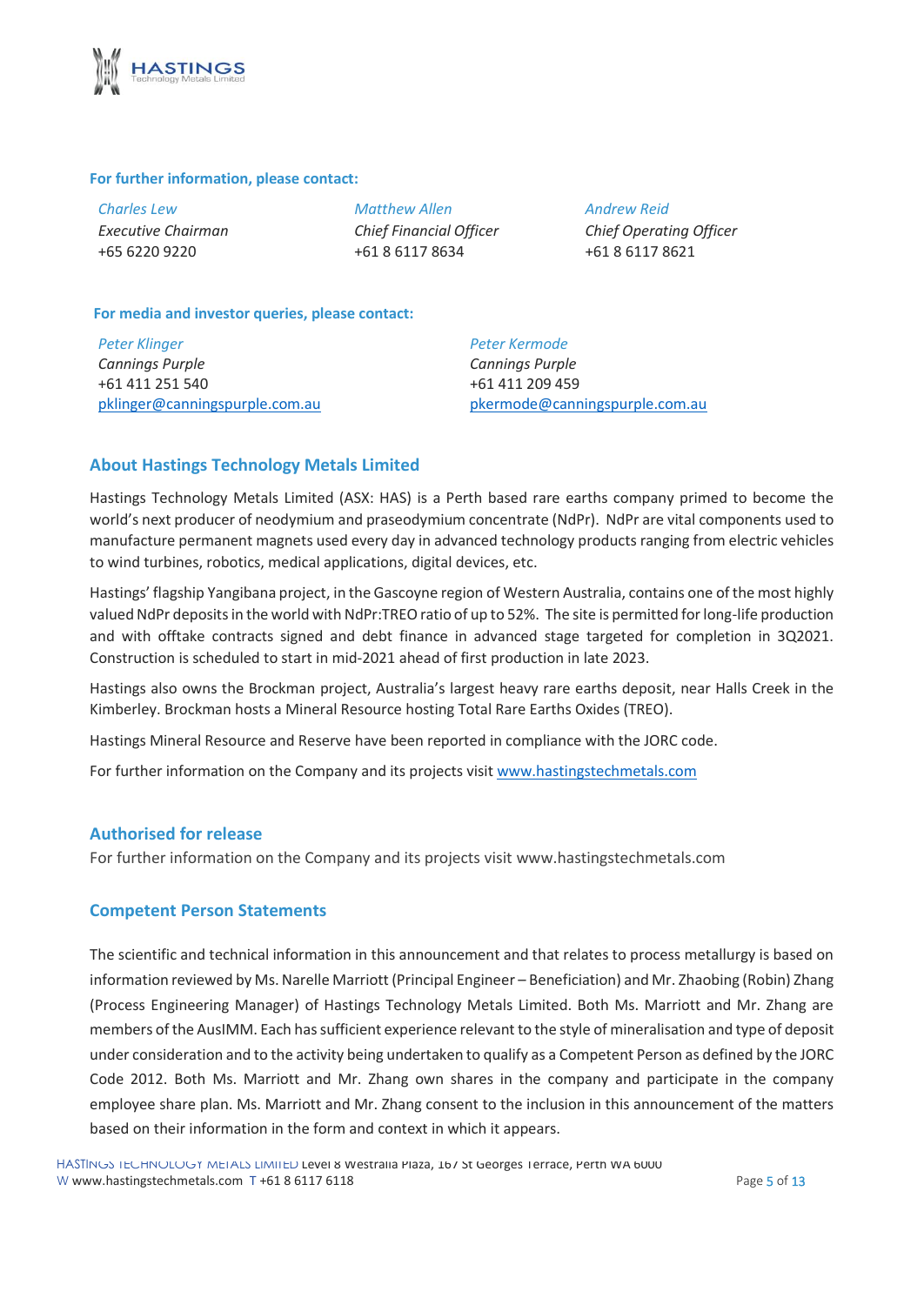

## **JORC Code, 2012 Edition – Ore sorting testwork**

# **Section 1 Sampling Techniques and Data**

(Criteria in this section apply to all succeeding sections.)

| Criteria                      | <b>JORC Code explanation</b>                                                                                                                                                                                                                                                                                                                                                                                                                                                                               | Commentary                                                                                                                                                                                                                                                                                                                                      |
|-------------------------------|------------------------------------------------------------------------------------------------------------------------------------------------------------------------------------------------------------------------------------------------------------------------------------------------------------------------------------------------------------------------------------------------------------------------------------------------------------------------------------------------------------|-------------------------------------------------------------------------------------------------------------------------------------------------------------------------------------------------------------------------------------------------------------------------------------------------------------------------------------------------|
| Sampling<br>techniques        | Nature and quality of sampling (eg cut<br>channels, random chips, or specific specialised<br>industry standard measurement tools                                                                                                                                                                                                                                                                                                                                                                           | Samples used in the ore sorting variability testwork<br>program were derived from diamond drilling.                                                                                                                                                                                                                                             |
|                               | appropriate to the minerals under<br>investigation, such as down hole gamma<br>sondes, or handheld XRF instruments, etc).<br>These examples should not be taken as limiting                                                                                                                                                                                                                                                                                                                                | Continuous intervals for testing were selected based on<br>geological logging and assay results from earlier drill<br>holes from RC drilling programs.                                                                                                                                                                                          |
|                               | the broad meaning of sampling.<br>Include reference to measures taken to ensure<br>sample representivity and the appropriate<br>calibration of any measurement tools or<br>systems used.<br>Aspects of the determination of mineralisation<br>that are Material to the Public Report.                                                                                                                                                                                                                      | Full PQ drill core was used for the testwork. The whole<br>interval selected for testing was stage crushed to target<br>size and screened to create a sortable size fraction for<br>ore sorter testing. The combined assay and mass of<br>fines fraction plus ore sorter product were used to<br>assess the overall performance of ore sorting. |
|                               | In cases where 'industry standard' work has<br>been done this would be relatively simple (eg<br>'reverse circulation drilling was used to obtain<br>1 m samples from which 3 kg was pulverised to<br>produce a 30 g charge for fire assay'). In other<br>cases more explanation may be required, such<br>as where there is coarse gold that has inherent<br>sampling problems. Unusual commodities or<br>mineralisation types (eg submarine nodules)<br>may warrant disclosure of detailed<br>information. | Samples used for flotation performance comparison<br>between sorter and unsorted were composited using<br>mass splits to each of the separate testwork product<br>streams. Samples were pulverised and fused and<br>analysed using XRF.                                                                                                         |
| <b>Drilling</b><br>techniques | Drill type (eg core, reverse circulation, open-<br>hole hammer, rotary air blast, auger, Bangka,<br>sonic, etc) and details (eg core diameter, triple<br>or standard tube, depth of diamond tails, face-<br>sampling bit or other type, whether core is<br>oriented and if so, by what method, etc).                                                                                                                                                                                                       | PQ Diamond drill core was used for this testwork                                                                                                                                                                                                                                                                                                |
| Drill sample<br>recovery      | Method of recording and assessing core and<br>chip sample recoveries and results assessed.<br>Measures taken to maximise sample recovery<br>and ensure representative nature of the<br>samples.<br>Whether a relationship exists between sample<br>recovery and grade and whether sample bias<br>may have occurred due to preferential<br>loss/gain of fine/coarse material.                                                                                                                               | Full core was used for the testwork                                                                                                                                                                                                                                                                                                             |

HASTINGS TECHNOLOGY METALS LIMITED Level 8 Westralia Plaza, 167 St Georges Terrace, Perth WA 6000 W www.hastingstechmetals.com  $T + 61861176118$  example 18 and 20 and 20 and 20 and 20 and 20 and 20 and 20 and 20 and 20 and 20 and 20 and 20 and 20 and 20 and 20 and 20 and 20 and 20 and 20 and 20 and 20 and 20 and 20 and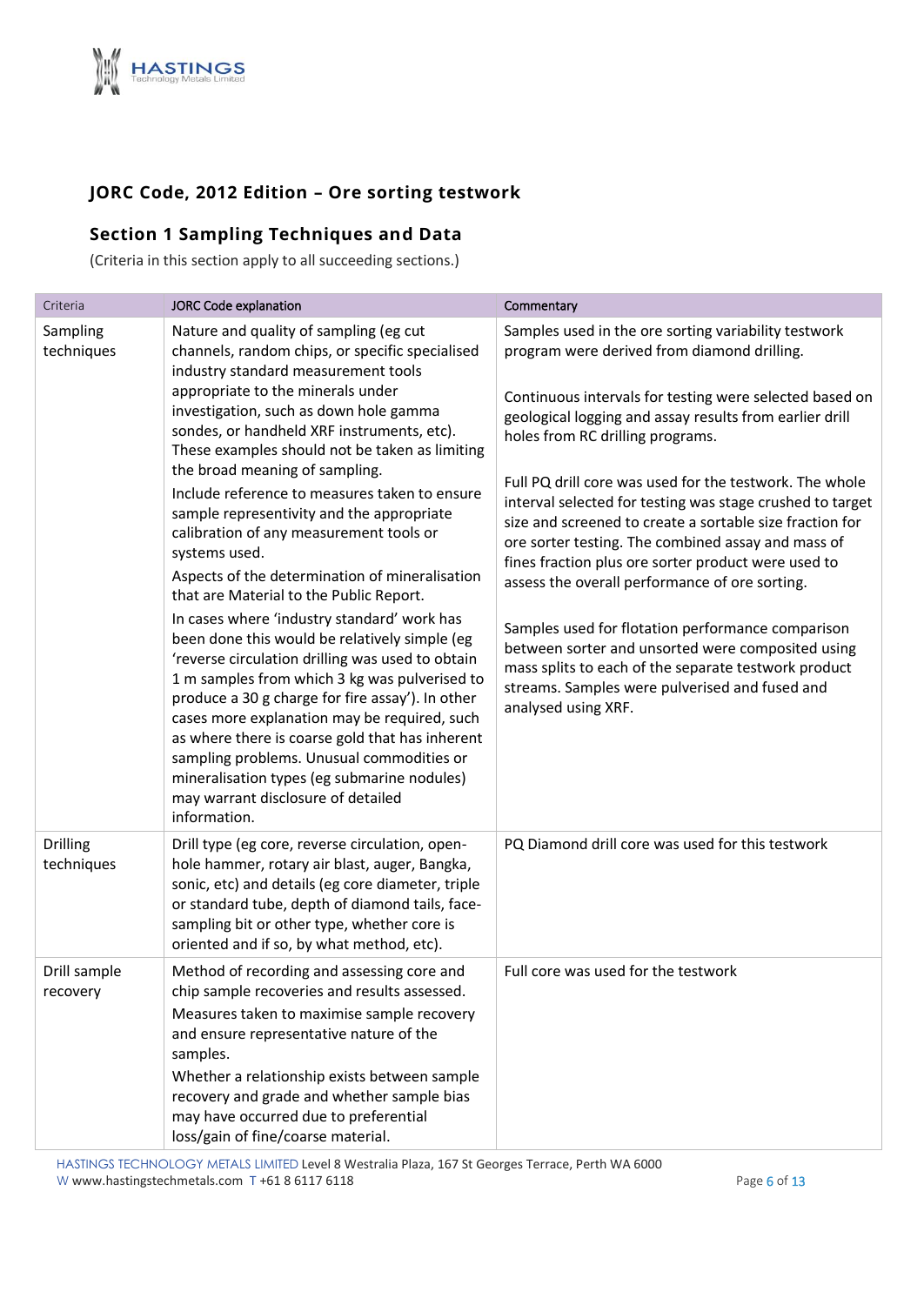

| Criteria                                                | JORC Code explanation                                                                                                                                                                                                                                                                                                                                                                                                                                                                                                                                                                                                                                                                            | Commentary                                                                                                                                                                                                                                                                                                                                                                            |
|---------------------------------------------------------|--------------------------------------------------------------------------------------------------------------------------------------------------------------------------------------------------------------------------------------------------------------------------------------------------------------------------------------------------------------------------------------------------------------------------------------------------------------------------------------------------------------------------------------------------------------------------------------------------------------------------------------------------------------------------------------------------|---------------------------------------------------------------------------------------------------------------------------------------------------------------------------------------------------------------------------------------------------------------------------------------------------------------------------------------------------------------------------------------|
| Logging                                                 | Whether core and chip samples have been<br>geologically and geotechnically logged to a<br>level of detail to support appropriate Mineral<br>Resource estimation, mining studies and<br>metallurgical studies.<br>Whether logging is qualitative or quantitative<br>in nature. Core (or costean, channel, etc)<br>photography.<br>The total length and percentage of the relevant<br>intersections logged.                                                                                                                                                                                                                                                                                        | All drill chip samples are geologically logged at 1m<br>intervals from surface to the bottom of each individual<br>hole to a level that supports appropriate future Mineral<br>Resource studies.<br>• Logging is considered to be semi-quantitative given<br>the nature of reverse circulation drill chips.<br>• All RC drill holes in the previous programme were<br>logged in full. |
| Sub-sampling<br>techniques and<br>sample<br>preparation | If core, whether cut or sawn and whether<br>quarter, half or all core taken.<br>If non-core, whether riffled, tube sampled,<br>rotary split, etc and whether sampled wet or<br>dry.<br>For all sample types, the nature, quality and<br>appropriateness of the sample preparation<br>technique.<br>Quality control procedures adopted for all sub-<br>sampling stages to maximise representivity of<br>samples.<br>Measures taken to ensure that the sampling is<br>representative of the in situ material collected,<br>including for instance results for field<br>duplicate/second-half sampling.<br>Whether sample sizes are appropriate to the<br>grain size of the material being sampled. | All Core samples used for testwork were continuous<br>intervals and full diameter PQ core.                                                                                                                                                                                                                                                                                            |
| Quality of assay<br>data and<br>laboratory tests        | The nature, quality and appropriateness of the<br>assaying and laboratory procedures used and<br>whether the technique is considered partial or<br>total.<br>For geophysical tools, spectrometers, handheld<br>XRF instruments, etc, the parameters used in<br>determining the analysis including instrument<br>make and model, reading times, calibrations<br>factors applied and their derivation, etc.<br>Nature of quality control procedures adopted<br>(eg standards, blanks, duplicates, external<br>laboratory checks) and whether acceptable<br>levels of accuracy (ie lack of bias) and precision<br>have been established.                                                            | All assays were completed at ALS Perth, using their<br>assay standards, methods and quality control<br>procedures.                                                                                                                                                                                                                                                                    |
| Verification of<br>sampling and<br>assaying             | The verification of significant intersections by<br>either independent or alternative company<br>personnel.<br>The use of twinned holes.                                                                                                                                                                                                                                                                                                                                                                                                                                                                                                                                                         | At least two company personnel verify all significant<br>intersections as well as the independent geological<br>database provider.<br>• All geological logging and sampling information is<br>completed firstly on to paper logs before being<br>transferred to Microsoft Excel spreadsheets and                                                                                      |

HASTINGS TECHNOLOGY METALS LIMITED Level 8 Westralia Plaza, 167 St Georges Terrace, Perth WA 6000 W www.hastingstechmetals.com  $T + 61 8 6117 6118$  Page 7 of 13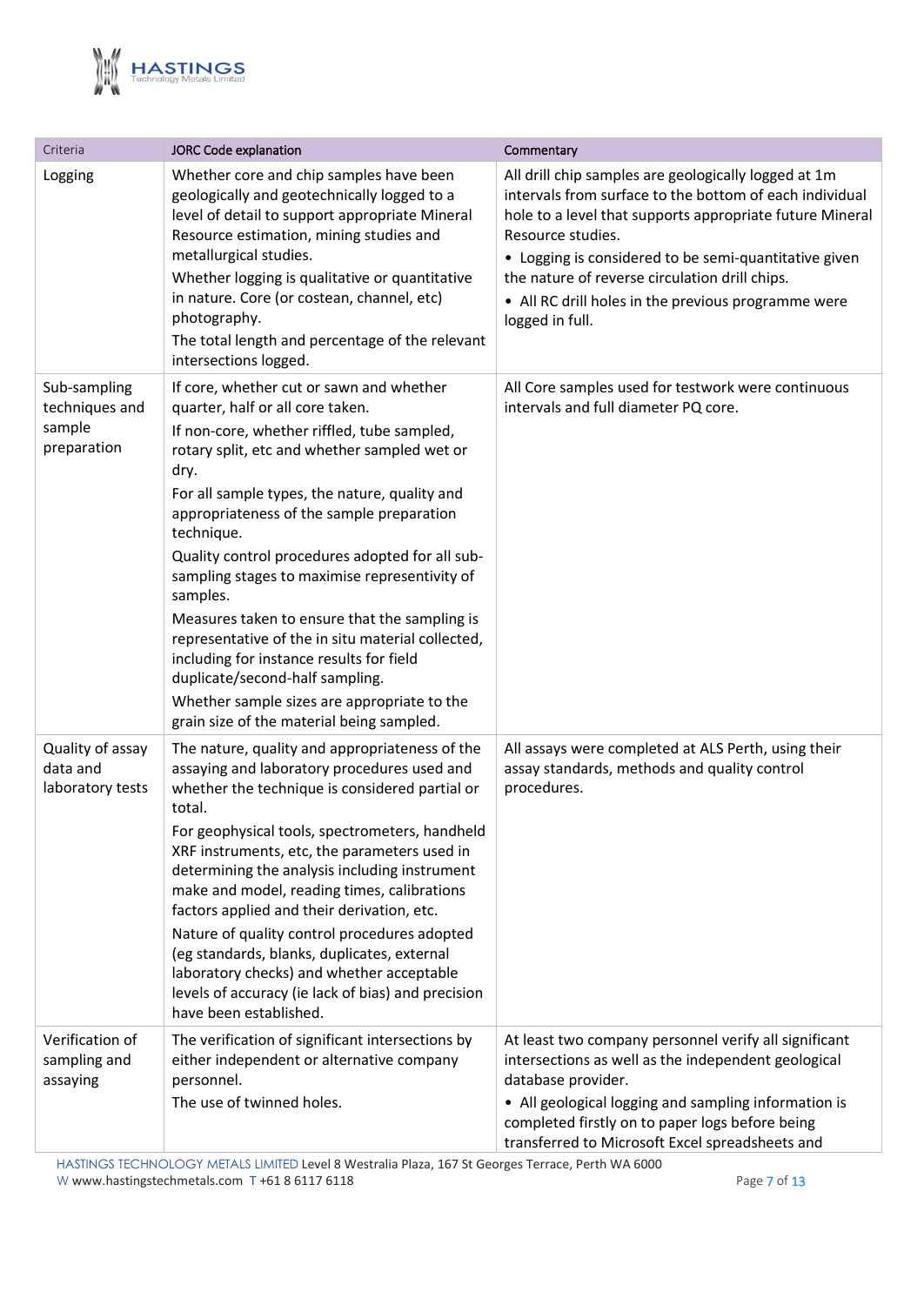

| Criteria                         | JORC Code explanation                                                                                                                                                                                                                                                                                                                             | Commentary                                                                                                                                                                                                                                                                                                                                                                                                                                                                                                                                                                                                                                                                                                                                                                                                                                                                                                                                                                                                                                                                                                                                                                                                                                                  |
|----------------------------------|---------------------------------------------------------------------------------------------------------------------------------------------------------------------------------------------------------------------------------------------------------------------------------------------------------------------------------------------------|-------------------------------------------------------------------------------------------------------------------------------------------------------------------------------------------------------------------------------------------------------------------------------------------------------------------------------------------------------------------------------------------------------------------------------------------------------------------------------------------------------------------------------------------------------------------------------------------------------------------------------------------------------------------------------------------------------------------------------------------------------------------------------------------------------------------------------------------------------------------------------------------------------------------------------------------------------------------------------------------------------------------------------------------------------------------------------------------------------------------------------------------------------------------------------------------------------------------------------------------------------------|
|                                  | Documentation of primary data, data entry<br>procedures, data verification, data storage<br>(physical and electronic) protocols.<br>Discuss any adjustment to assay data.                                                                                                                                                                         | subsequently a Microsoft Access database. Physical<br>logs and sampling data are returned to the Hastings<br>head office for scanning and storage. Electronic copies<br>of all information are backed up daily.<br>• All 2020 field geological data capture was completed<br>directly into excel or Ocris.<br>• No adjustments of assay data are considered<br>necessary.                                                                                                                                                                                                                                                                                                                                                                                                                                                                                                                                                                                                                                                                                                                                                                                                                                                                                   |
| Location of data<br>points       | Accuracy and quality of surveys used to locate<br>drill holes (collar and down-hole surveys),<br>trenches, mine workings and other locations<br>used in Mineral Resource estimation.<br>Specification of the grid system used.<br>Quality and adequacy of topographic control.                                                                    | • Final drillhole collars completed during 2014-2020<br>drill campaigns were collected by MHR Surveyors using<br>DGPS utilising a locally established control point.<br>Accuracies of the drillhole collar locations collected by<br>MHR Surveyors is better than 0.1m.<br>• Elevation data was recorded by MHR Surveyors.<br>Down hole surveys are conducted by the drill<br>$\bullet$<br>contractors using a Reflex electronic single-shot<br>camera with readings for dip and magnetic azimuth<br>nominally taken every 30m down hole, except in holes<br>of less than 30m. The instrument is positioned within a<br>stainless-steel drill rod so as not to affect the magnetic<br>azimuth.<br>• Grid system used is MGA 94 (Zone 50)                                                                                                                                                                                                                                                                                                                                                                                                                                                                                                                    |
| Data spacing<br>and distribution | Data spacing for reporting of Exploration<br>Results.<br>Whether the data spacing and distribution is<br>sufficient to establish the degree of geological<br>and grade continuity appropriate for the<br>Mineral Resource and Ore Reserve estimation<br>procedure(s) and classifications applied.<br>Whether sample compositing has been applied. | • Substantial areas of the main Bald Hill deposit have<br>been infill drilled at a staggered 50m x 50m pattern,<br>giving an effective 35m x 35 spacing, with some areas<br>infilled to 20m x 20m and 20m x 10m in the 2018<br>drilling programme. In general, and where allowed by<br>the kriging parameters, this allows portions of the<br>deposit to be classified in the Measured category.<br>Areas of 50m x 50m spacing are generally classified as<br>Indicated, while zones with wider spacing or where<br>blocks are extrapolated are generally classified as<br>Inferred category.<br>• Bald Hill South has a small area of Measured<br>category with nominal 25m x 25m spacing area of<br>Indicated category (a mixture of 50m x 50m and 50m x<br>25m spacing) and an Inferred category area in the<br>south and west with wider spacing<br>• The main part of the Fraser's deposit has some<br>areas of Measured category where there is infill drilling<br>at nominally 25m x 25m, with much of the rest being<br>Indicated category, where spacing is typically 50m x<br>50m. Down-dip zones of mineralisation with higher<br>variances are supported by a number of deep<br>intersections and have been classified as Inferred<br>category. |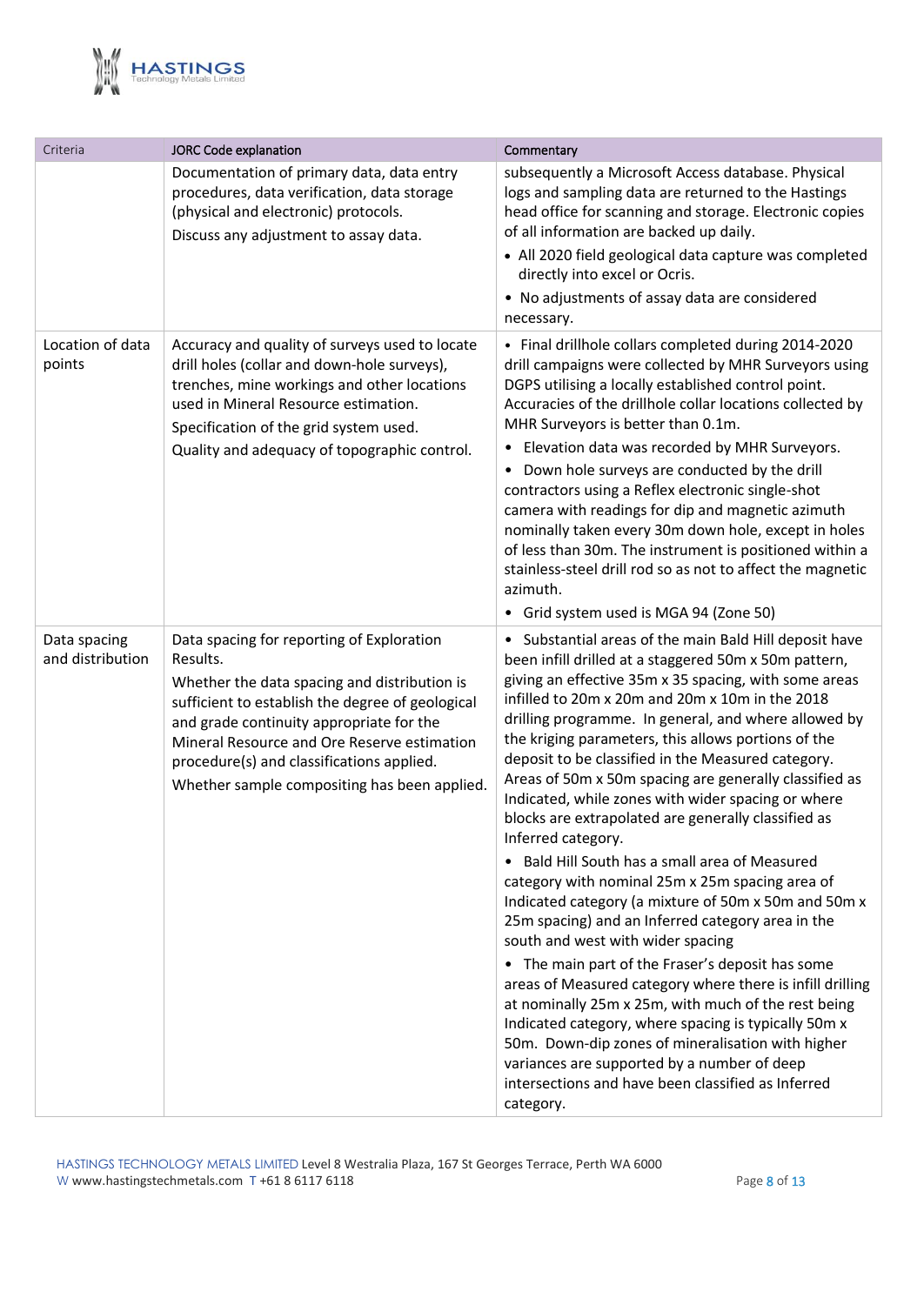

| Criteria                                       | JORC Code explanation                                                                                                                                                                                                                                                                                                                         | Commentary                                                                                                                                                                                                                                                                                                                                                                                                                                                                                      |
|------------------------------------------------|-----------------------------------------------------------------------------------------------------------------------------------------------------------------------------------------------------------------------------------------------------------------------------------------------------------------------------------------------|-------------------------------------------------------------------------------------------------------------------------------------------------------------------------------------------------------------------------------------------------------------------------------------------------------------------------------------------------------------------------------------------------------------------------------------------------------------------------------------------------|
|                                                |                                                                                                                                                                                                                                                                                                                                               | • Yangibana West and North drill spacing is typically<br>50m x 50m with some new infill areas in the east.<br>Down dip extension has been limited due to the<br>distribution of drilling relative to the mineralisation<br>wireframes. As a result of this infill drilling, combined<br>with improved variography, some Measured category<br>material has been defined.<br>• At the Yangibana deposit drill spacing is nominally<br>on 50m sections, and the upper part of the resource is      |
|                                                |                                                                                                                                                                                                                                                                                                                                               | generally classified as Indicated category while the<br>lower, extensional areas are Inferred category.                                                                                                                                                                                                                                                                                                                                                                                         |
|                                                |                                                                                                                                                                                                                                                                                                                                               | • Section spacing at Auer is predominantly 50m with<br>some areas of 25m spacing and others at 100m; down<br>dip spacing is typically 50m. Due to limited bulk<br>density information the closer spaced areas have been<br>assigned an Indicated classification, though the<br>majority of the Auer deposit has only two or three<br>holes per section, resulting in these areas being<br>classified as Inferred category.                                                                      |
|                                                |                                                                                                                                                                                                                                                                                                                                               | • A significant amount of infill drilling at Auer North in<br>2017-2018 has increased confidence in what was<br>previously Inferred material; a reasonably large<br>proportion of Auer North is now in the Indicated<br>category, with drill spacing typically on 25 to 50m<br>sections with the remainder being Inferred, at depth<br>and where section spacing is greater than 50m.<br>• No sample compositing is used in this report, all<br>results detailed are the product of 1m downhole |
| Orientation of                                 | Whether the orientation of sampling achieves                                                                                                                                                                                                                                                                                                  | sample intervals.<br>Most drill holes in the 2020 programme are angled                                                                                                                                                                                                                                                                                                                                                                                                                          |
| data in relation<br>to geological<br>structure | unbiased sampling of possible structures and<br>the extent to which this is known, considering<br>the deposit type.<br>If the relationship between the drilling<br>orientation and the orientation of key<br>mineralised structures is considered to have<br>introduced a sampling bias, this should be<br>assessed and reported if material. | (subject to access to the preferred collar position)<br>collared at -60o or -70o in steeper and deeper<br>mineralised areas such as Auer, Simon's Find, Bald Hill<br>and Fraser's. Some holes were drilled vertically at the<br>same position as angled holes to eliminate the need for<br>further ground clearing.                                                                                                                                                                             |
| Sample security                                | The measures taken to ensure sample security.                                                                                                                                                                                                                                                                                                 | From Yangibana site the chain of custody is<br>$\bullet$<br>managed by the project geologist who labels core<br>trays and dispatches them to Perth                                                                                                                                                                                                                                                                                                                                              |
|                                                |                                                                                                                                                                                                                                                                                                                                               | Samples were delivered by Hastings personnel to<br>$\bullet$<br>the Nexus Logistics base in order to be loaded on<br>the next available truck for delivery to ALS                                                                                                                                                                                                                                                                                                                               |
|                                                |                                                                                                                                                                                                                                                                                                                                               | The freight provider delivers the samples directly<br>$\bullet$<br>to the laboratory.                                                                                                                                                                                                                                                                                                                                                                                                           |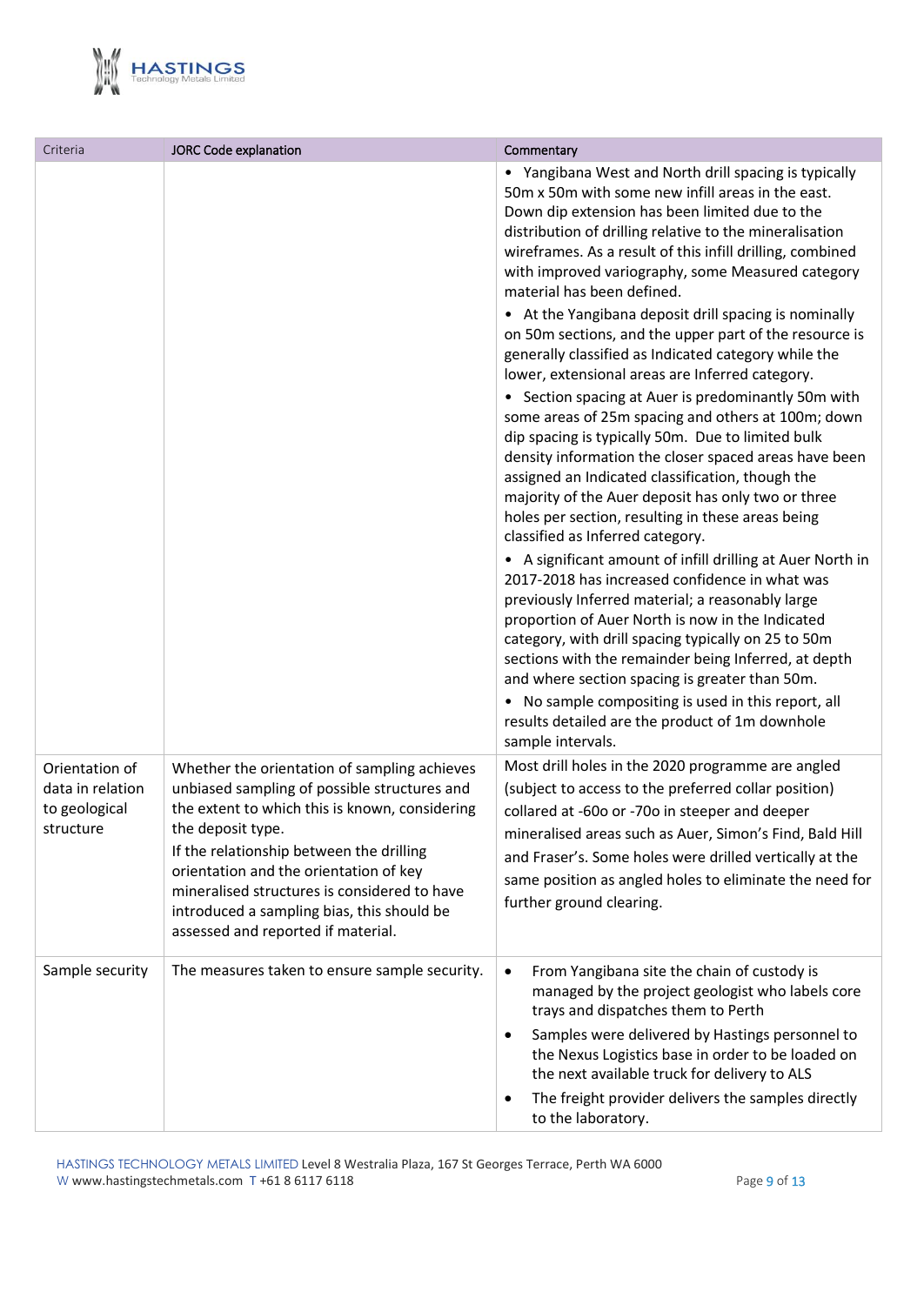

| Criteria             | <b>JORC Code explanation</b>                                             | Commentary                                                                                                                                                                   |
|----------------------|--------------------------------------------------------------------------|------------------------------------------------------------------------------------------------------------------------------------------------------------------------------|
|                      |                                                                          | The metallurgist managed chain of custody within<br>the test work program, ensuring that all samples,<br>testwork products and subsamples are clearly<br>named and labelled. |
| Audits or<br>reviews | The results of any audits or reviews of sampling<br>techniques and data. | A materials and chemical balance has been<br>completed for the testwork program                                                                                              |
|                      |                                                                          | All testwork was carried out by commercial<br>laboratories and testwork facilities, with input and<br>observation by Hastings Metallurgical personnel                        |
|                      |                                                                          | No additional auditing of testwork has been<br>undertaken.                                                                                                                   |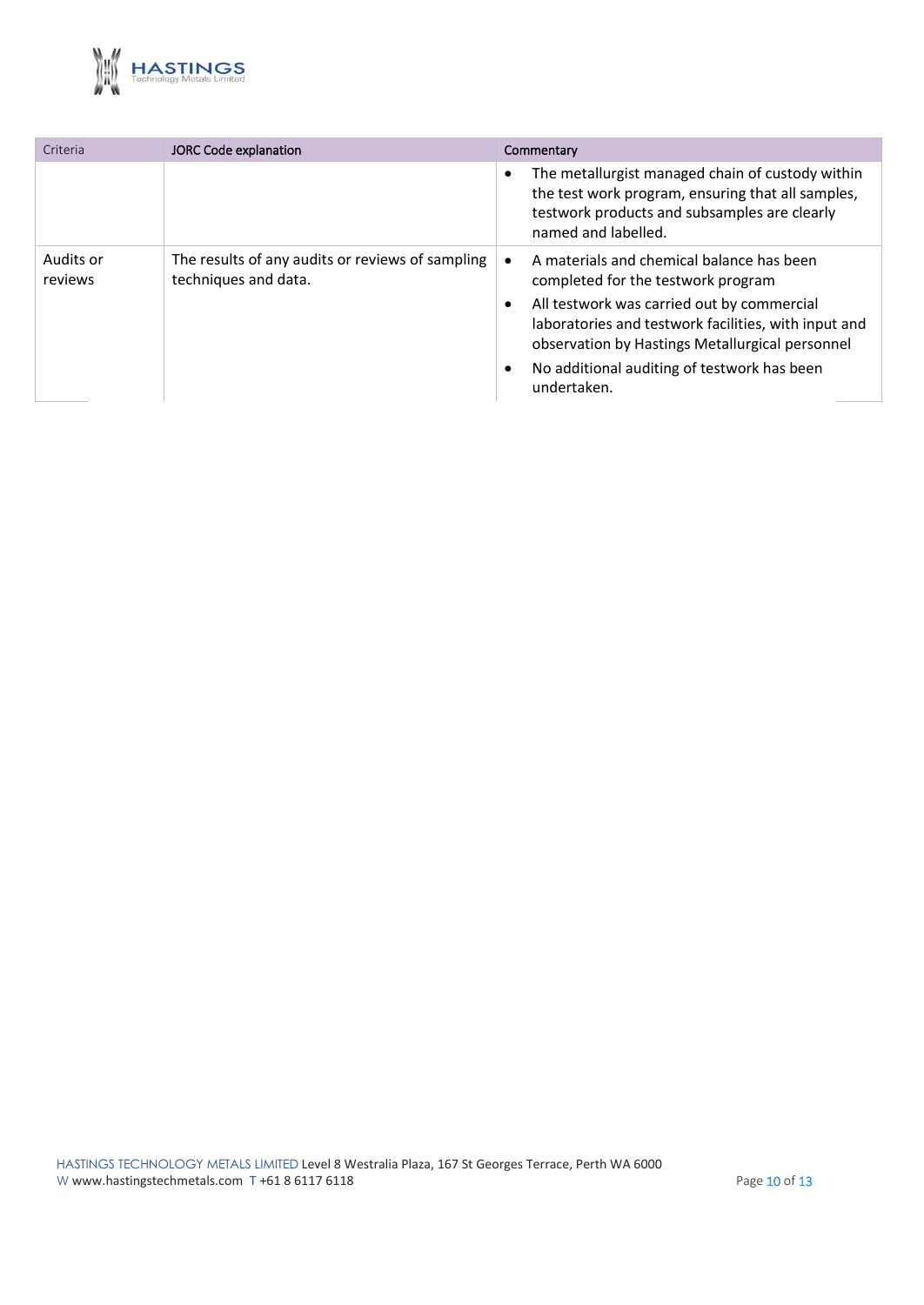

## **Section 2 Reporting of Exploration Results**

(Criteria listed in the preceding section also apply to this section.)

| Criteria                                      | <b>JORC Code explanation</b>                                                                                                                                                                                                                                                                                                                                                                                                                                                                                                                                                                                                                                                                          | Commentary                                                                                                                                                                                                                                                                                                                                                                                                                                                                                                                                                              |
|-----------------------------------------------|-------------------------------------------------------------------------------------------------------------------------------------------------------------------------------------------------------------------------------------------------------------------------------------------------------------------------------------------------------------------------------------------------------------------------------------------------------------------------------------------------------------------------------------------------------------------------------------------------------------------------------------------------------------------------------------------------------|-------------------------------------------------------------------------------------------------------------------------------------------------------------------------------------------------------------------------------------------------------------------------------------------------------------------------------------------------------------------------------------------------------------------------------------------------------------------------------------------------------------------------------------------------------------------------|
| Mineral tenement<br>and land tenure<br>status | Type, reference name/number, location and<br>ownership including agreements or material<br>issues with third parties such as joint ventures,<br>partnerships, overriding royalties, native title<br>interests, historical sites, wilderness or national<br>park and environmental settings.<br>The security of the tenure held at the time of<br>reporting along with any known impediments<br>to obtaining a licence to operate in the area.                                                                                                                                                                                                                                                         | • Testwork has been undertaken on samples from<br>numerous tenements within the Yangibana Project.<br>• All Yangibana tenements are in good standing<br>and no known impediments exist.                                                                                                                                                                                                                                                                                                                                                                                 |
| Exploration done by<br>other parties          | Acknowledgment and appraisal of exploration<br>by other parties.                                                                                                                                                                                                                                                                                                                                                                                                                                                                                                                                                                                                                                      | Ten of the Yangibana prospects were previously<br>drilled to a limited extent by Hurlston Pty Limited in<br>joint venture with Challenger Pty Limited in the late<br>1980s. Auer and Auer North were first drilled by<br>Hastings in 2016.                                                                                                                                                                                                                                                                                                                              |
| Geology                                       | Deposit type, geological setting and style of<br>mineralisation.                                                                                                                                                                                                                                                                                                                                                                                                                                                                                                                                                                                                                                      | • The Yangibana ironstones within the Yangibana<br>Project are part of an extensive REE-mineralised<br>system associated with the Gifford Creek<br>Carbonatite Complex. The lenses have a total strike<br>length of at least 12km.<br>• These ironstone lenses have been explored<br>previously for base metals, manganese, uranium,<br>diamonds and rare earths.<br>• The ironstones are considered by GSWA to be<br>coeval with the numerous carbonatite sills that<br>occur within Hastings tenements, or at least part of<br>the same magmatic/hydrothermal system. |
| Drill hole<br>Information                     | A summary of all information material to the<br>understanding of the exploration results<br>including a tabulation of the following<br>information for all Material drill holes:<br>easting and northing of the drill hole collar<br>elevation or RL (Reduced Level - elevation<br>above sea level in metres) of the drill hole<br>collar<br>dip and azimuth of the hole<br>down hole length and interception depth<br>hole length.<br>If the exclusion of this information is justified<br>on the basis that the information is not<br>Material and this exclusion does not detract<br>from the understanding of the report, the<br>Competent Person should clearly explain why<br>this is the case. | A total of 12 variability samples from across the<br>Yangibana Project deposits of Auer, Bald Hill,<br>Fraser's, Simon's Find, Yangibana and Yangibana<br>North/West were tested through the full testing<br>program.<br>Ore sorting testwork results for individual samples<br>are shown in table 3 in the main body of the<br>announcement.                                                                                                                                                                                                                           |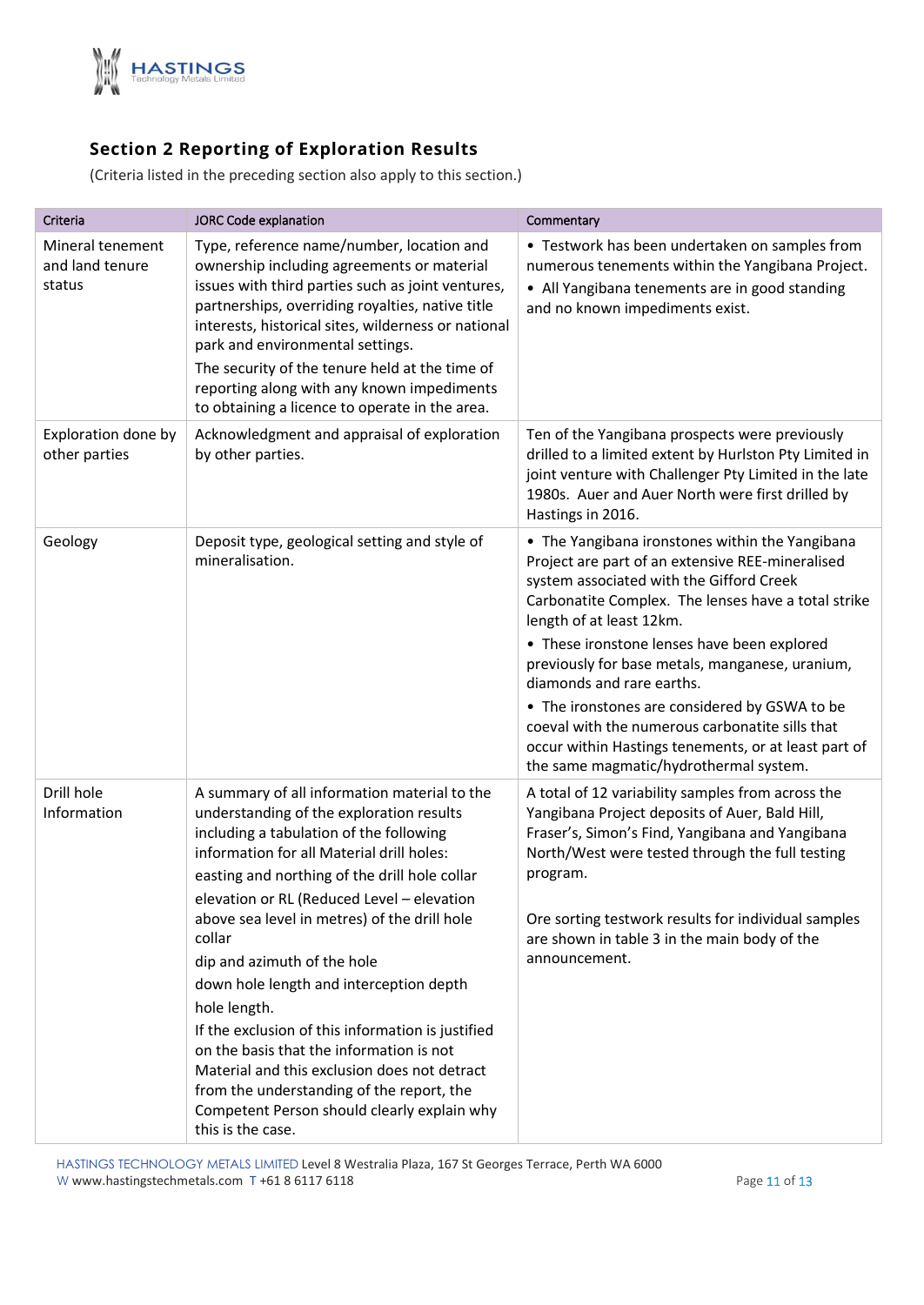

| Criteria                                                                     | <b>JORC Code explanation</b>                                                                                                                                                                                                                                                                                                                                                                                                                                                                                                                                                                   | Commentary                                                                                                                                                                                                                                                                                       |
|------------------------------------------------------------------------------|------------------------------------------------------------------------------------------------------------------------------------------------------------------------------------------------------------------------------------------------------------------------------------------------------------------------------------------------------------------------------------------------------------------------------------------------------------------------------------------------------------------------------------------------------------------------------------------------|--------------------------------------------------------------------------------------------------------------------------------------------------------------------------------------------------------------------------------------------------------------------------------------------------|
| Data aggregation<br>methods                                                  | In reporting Exploration Results, weighting<br>averaging techniques, maximum and/or<br>minimum grade truncations (eg cutting of high<br>grades) and cut-off grades are usually Material<br>and should be stated.<br>Where aggregate intercepts incorporate short<br>lengths of high-grade results and longer<br>lengths of low grade results, the procedure<br>used for such aggregation should be stated and<br>some typical examples of such aggregations<br>should be shown in detail.<br>The assumptions used for any reporting of<br>metal equivalent values should be clearly<br>stated. | • No top-cuts have been applied.<br>No metal equivalent values are used for reporting<br>exploration results.                                                                                                                                                                                    |
| Relationship<br>between<br>mineralisation<br>widths and<br>intercept lengths | These relationships are particularly important<br>in the reporting of Exploration Results.<br>If the geometry of the mineralisation with<br>respect to the drill hole angle is known, its<br>nature should be reported.<br>If it is not known and only the down hole<br>lengths are reported, there should be a clear<br>statement to this effect (eg 'down hole length,<br>true width not known').                                                                                                                                                                                            | • True widths are generally estimated to be about<br>70% of the down-hole width.                                                                                                                                                                                                                 |
| Diagrams                                                                     | Appropriate maps and sections (with scales)<br>and tabulations of intercepts should be<br>included for any significant discovery being<br>reported These should include, but not be<br>limited to a plan view of drill hole collar<br>locations and appropriate sectional views.                                                                                                                                                                                                                                                                                                               | ASX drilling announcements on the<br>17 September 2020<br>12 October 2020<br>16 November 2020<br>21 January 2021<br>8 February 2021<br>26 February 2021<br>Contains all relevant geological information and<br>diagrams, tabulations and data forming the basis as<br>part of this announcement. |
| <b>Balanced reporting</b>                                                    | Where comprehensive reporting of all<br>Exploration Results is not practicable,<br>representative reporting of both low and high<br>grades and/or widths should be practiced to<br>avoid misleading reporting of Exploration<br>Results.                                                                                                                                                                                                                                                                                                                                                       | All significant intersections have been reported. All<br>drill hole locations from the 2020 drill program have<br>been previously reported. See ASX list above.<br>All samples processed through the full ore sorting<br>and flotation variability program have been<br>reported.                |
| Other substantive<br>exploration data                                        | Other exploration data, if meaningful and<br>material, should be reported including (but not<br>limited to): geological observations;<br>geophysical survey results; geochemical survey<br>results; bulk samples - size and method of<br>treatment; metallurgical test results; bulk<br>density, groundwater, geotechnical and rock                                                                                                                                                                                                                                                            | Geological mapping has continued in the vicinity of<br>the drilling as required.                                                                                                                                                                                                                 |